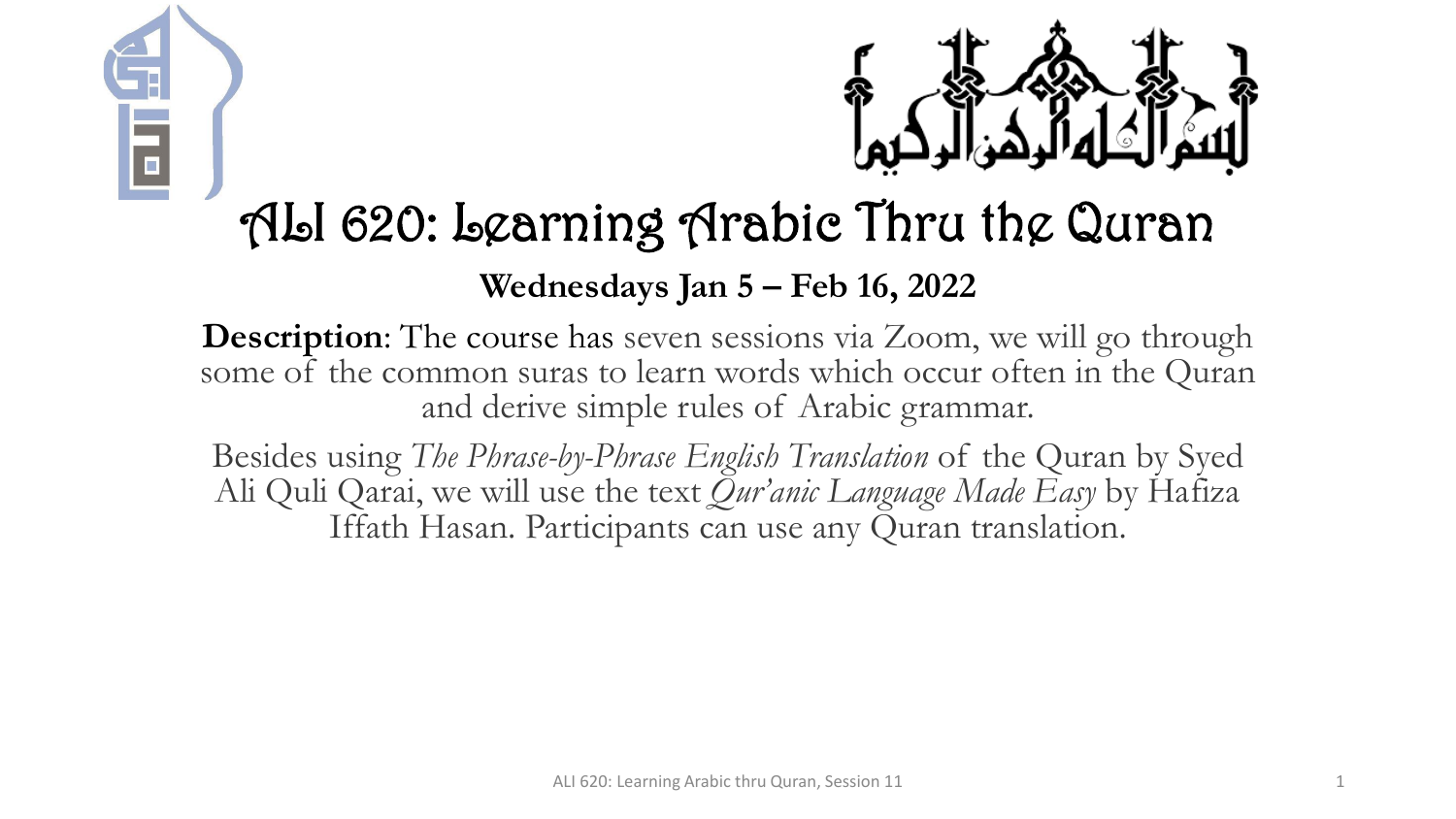# **Du'ā before reciting the Quran**

بِسِمِ اللهِ الرَّحْمِنِ الرَّحِيْمِ \* اَللهُمَّ صَلِّ<br>مَّذَبَهُ وَصَلَّى الرَّحِيْمِ \* اَللهُمَّ صَل م<br>م ه<br>يه ب<br>ه **€** للهُمَّ صَلِّ عَلَى مُحَمَّدٍ وَّآلِ مُحَمَّدٍ<br>مدين من الله  $\frac{1}{2}$ ا  $\overline{a}$  $\overline{a}$ لم<br>ح ى<br>. َ َك مد ه ت ع **ک** رت<br>.。 شر َ َ ن<br>فر س<br>رقب<br>رقب مَّة إِلَيْ<br>مَ إِلَيْ  $\overline{\mathcal{L}}$ ا ہے<br>، اَللَّهُمَّ إِنِّي نَشَرْتُ عَهْدَكَ، وَكِتَابَكَ ،فَاجْعَلَّ نَظَرِي فِيْهِ عِبَادَةً، وَقِرَآئَتِي فِيْهِ<br>حَمَّا رَبِّي مَشَرْتُ عَهْدَكَ، وَكِتَابَكَ ،فَاجْعَلَّ نَظَرِي فِيْهِ عِبَادَةً، وَقِرَآئَتِي فِيْهِ ا<br>۔  $\frac{1}{2}$ بز و<br>را ا<br>ما  $\ddot{\cdot}$ بر ِ  $\frac{1}{2}$ ه<br>به <u>،</u> بر<br>فر م ر<br>بر<br>بر <u>ة</u>  $\ddot{\circ}$ ر<br>ا <u>ة</u> َ ِ مد<br>م ه<br>بد <u>،</u> م<br>گ ر<br>گ  $\int$  $\overline{\phantom{a}}$ فِكْرًا، وَفِكْرِيْ فِيْهِ اِعْتِبَارًا، وَلاَ تَجْعَلْ قِرَآئَتِي قِرَآئَةً لاَ تَدُبُّرَ فِيْهَا، بَلِ اَجْعَلْنِي<br>مَكْرًا، وَفِكْرِيْ فِيْهِ إِعْتِبَارًا، وَلاَ تَجْعَلْ قِرَآئَتِي قِرَآئَةً لاَ تَدُبُّرَ فِيْهَا، بَلِ  $\frac{1}{2}$  $\ddot{\cdot}$ ۰.<br>ه ہ<br>ر ر<br>ا  $\ddot{\cdot}$ بر  $\ddot{.}$ :<br>\*<br>/ ى<br>م  $\frac{1}{2}$ ا ِ  $\frac{1}{2}$ ه<br>به ِ<br>ِهِ و<br>ِ ر<br>ا **ٔ فا** م ر<br>ر ِ<br>په م<br>گ ë<br>. م<br>گ ر<br>گ ت<br>ا **م**<br>. ب<br>.  $\epsilon$  $\ddot{.}$ ِ ر<br>tı ِ آيَاتِهِ وَأَحْكَامِهِ  $\mathbf{A}$ ا<br>م  $\frac{1}{2}$ ا ہ<br>ر ِ ِ<br>ٽ قة<br>م  $\ddot{\ddot{\bm{x}}}$ ر<br>ح اَتَدَبَّرُ آيَاتِهِ وَاَحْكَامِهِ، اِنَّكَ اَنْتَ ا<br>مستقط الله عليها الله عليها الله ل<br>ا تى<br>. بر<br>ن  $\ddot{\phantom{0}}$  $\ddot{\phantom{a}}$ .<br>ر ق.<br>ف  $\int$ بر<br>ز  $\overline{\mathcal{L}}$ ا م<br>. وفُ الرَّحِيْمُ  $\ddot{ }$ ه<br>ي لتَوُّرُّ<br>لروًّا

In the name of Allah, the Beneficent the Merciful. O Allah, bless Muhammad and the family of Muhammad. O Allah I have opened Your Pledge and Your Book. So, make my looking at it worship, and my reciting it thoughtful, and my thinking on it, a means of deriving lessons; and do not make my recitation without reflection. Rather make me ponder over its verses and its rules. Surely You are the Kind, the Merciful.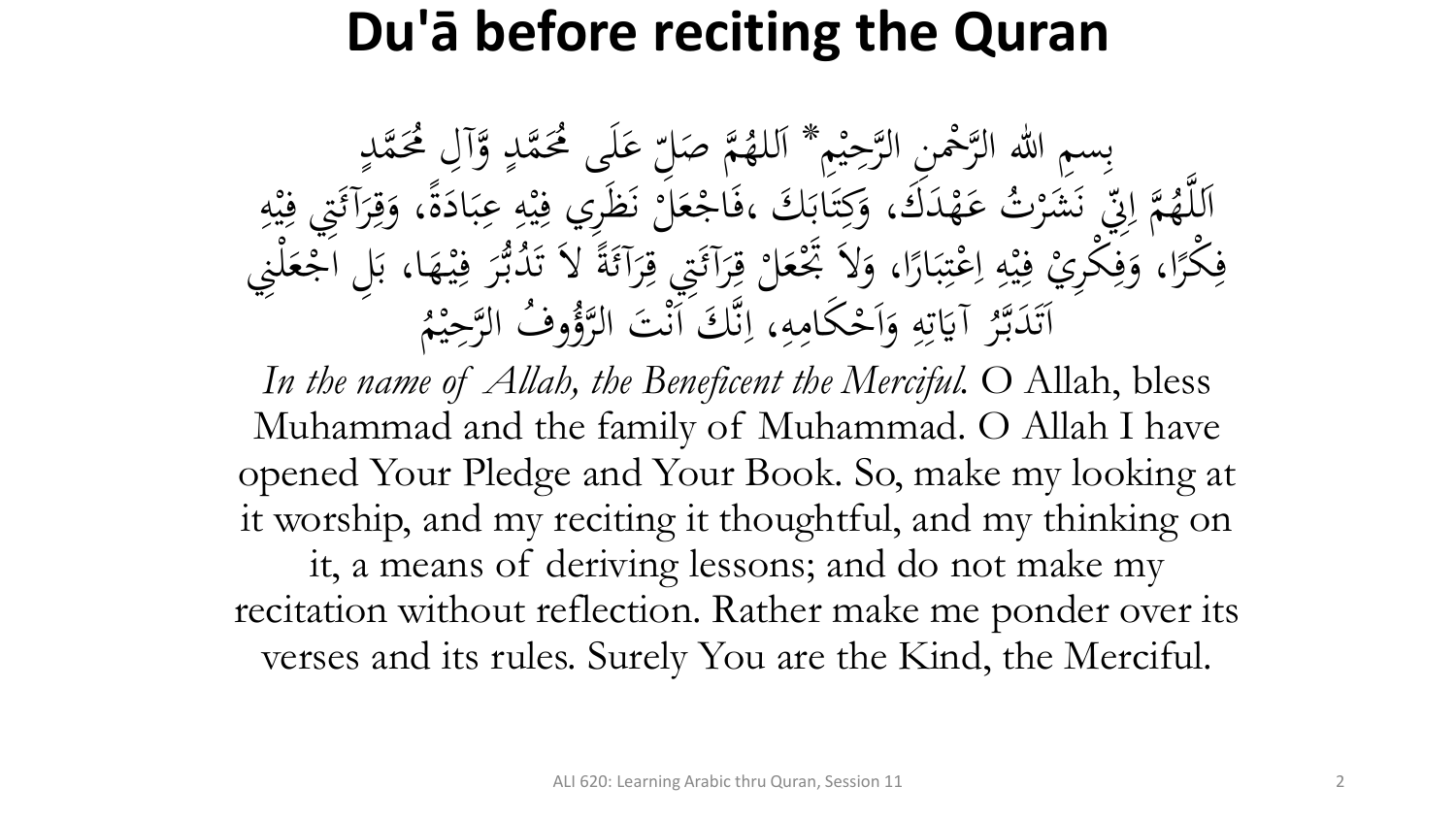### Special spellings in the Quranic Text

Note, Ibrāhīm is spelled differently in the Quran (see p. 36 in the text) compared to what is found in Arabic books or even in Du'ās. There is a short alif on 'raa' and independent 'yaa' like a superscript between 'haa' and 'mim.' Similarly, in the word a short alif appears on mim ( ) instead of long alif after mim. Other words which are spelled differently in the Quran are: ; in all these a short alif appears as a superscript in the Quran. This short alif is known as فنجرية – the dagger alif. When this alif appears over a letter, it has same effect as a long alif, and it has the function of long vowel in pronunciation. The above three words will appear as: in Arabic books besides the Quran.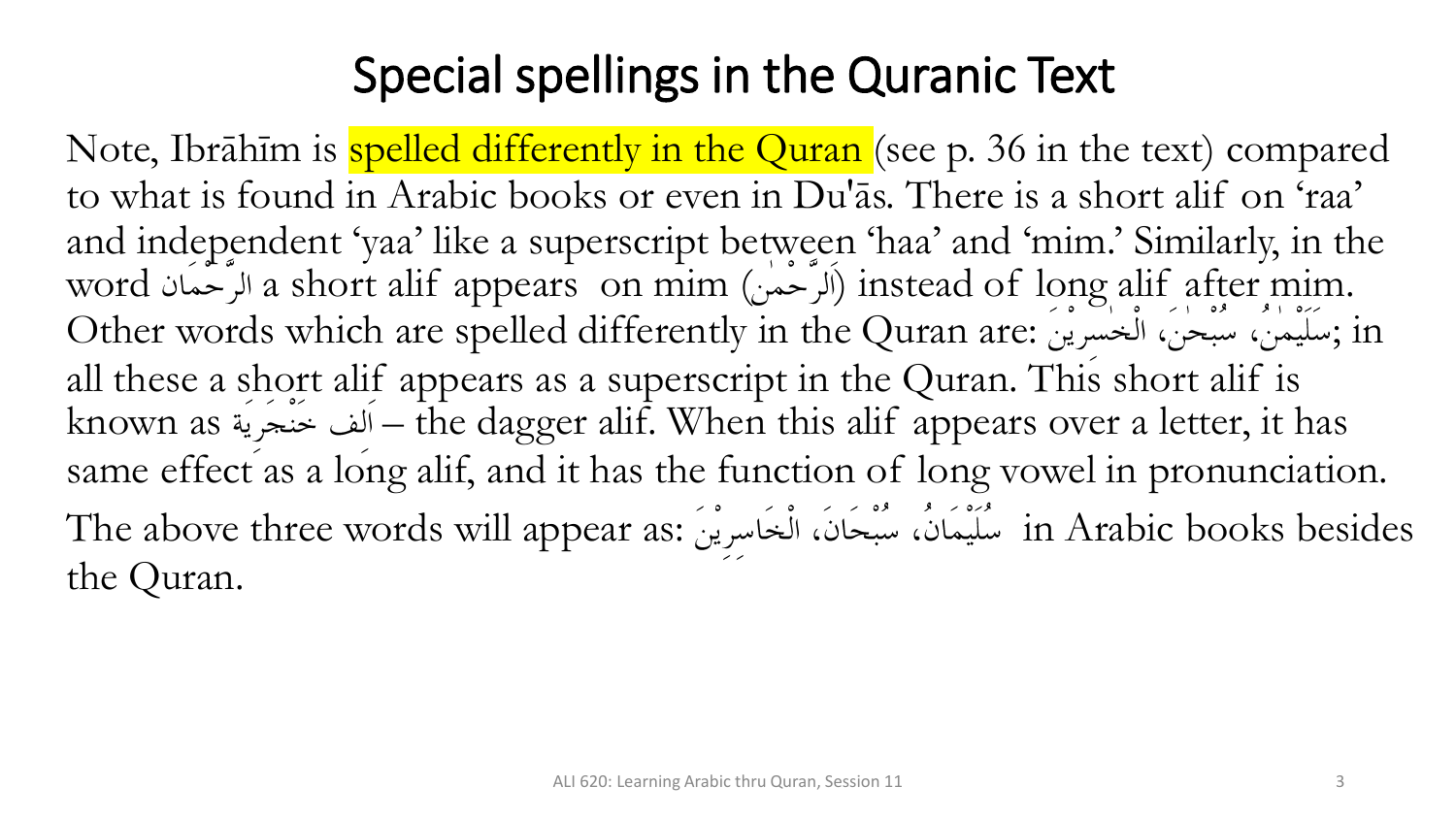### Nouns: Ma'rifah and Nakirah

The following has been taken from **Lessons 9** from our Text. Nouns can either be *Ma'rifah (تَكِرَةٌ).* Ma'rifah means proper noun e.g., مُعْرِفَةٌ) Ma'rifah means proper noun فَقَدٌ (Muhammad) or م  $\mathcal{A}$ ر<br>1 definite noun, e.g., ب ً<br>ِ أَلْكِتَا (the book), which is done by prefixing the article أَلْمَا and  $\ddot{\lambda}$ ت removing the tanwīn. Proper nouns are proper names given to a certain person or place. E.g., ا<mark>بْرَاهِيْم</mark>ْ ا <mark>ا</mark> لِمَرَاهِيْهُ) and أَمْرَاهِيْهُ) and — Ibrāhīm and Makkah. Note: Proper noun *Ibrāhīm* here does ا<br>ما ه<br>يم ।<br>द्र <mark>ز</mark> ب<br>-<br>- $\mathcal{L}$ not carry tanwīn as was the case with the word Muhammad.

Common nouns are names given to living and non-living beings and all of them with double damma (see the table on p. 35 in the Text).

*Harakāt* (singular *harakah*) are the vowel signs (damma, fatha and kasra) that are placed on letters of nouns, verbs and particles. Adding a harakah on the last letter based on grammatical rules is known as putting *I'rab* (اب ر ع ا(. The default i'rab of a ر<br>. م  $\frac{1}{2}$ noun is damma.

See Quranic examples of ma'rifah and nakirah in Lesson 9 p. 36 of the text.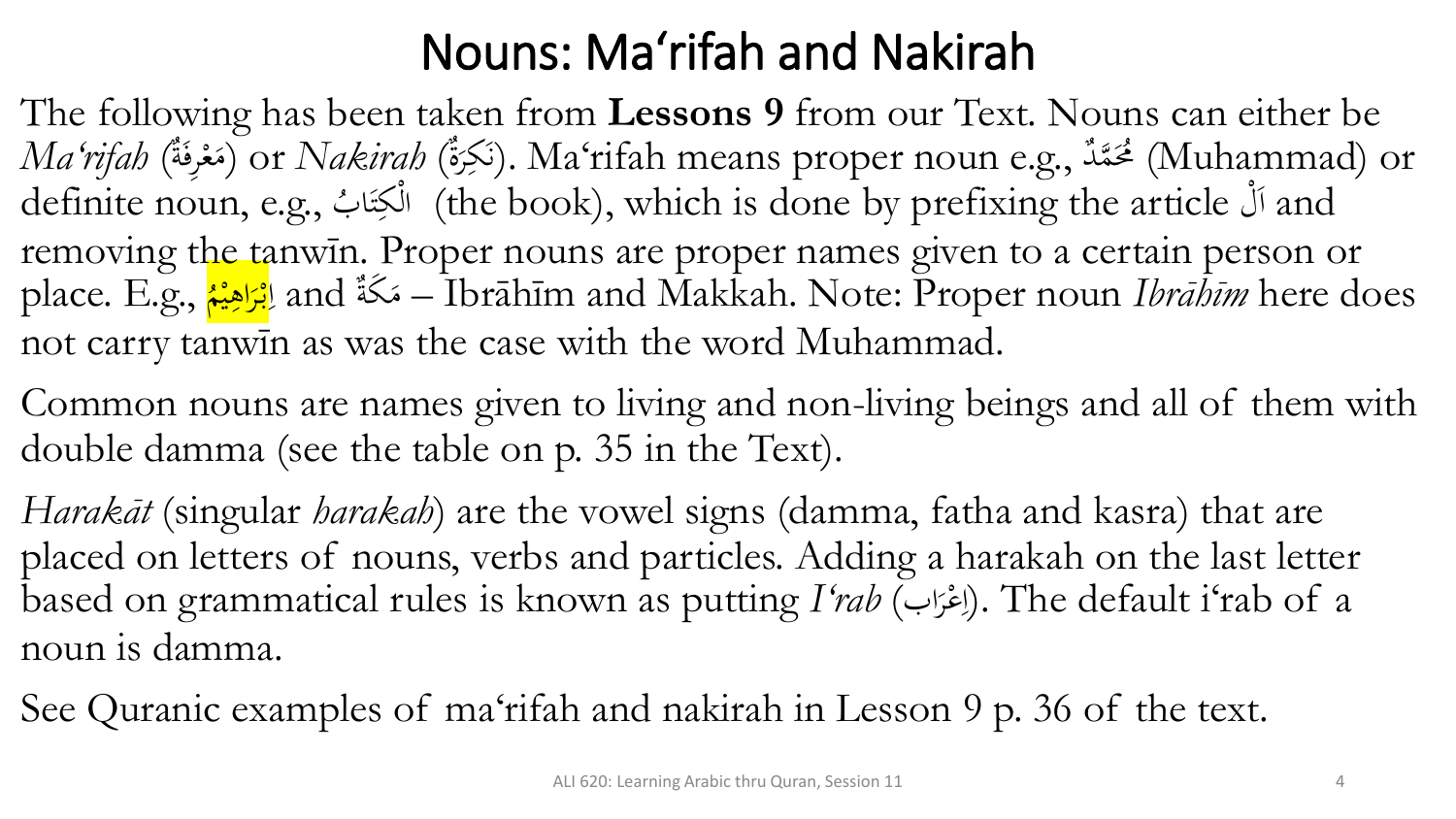### More about nouns

Examples of proper nouns (ma'rifah) from the Text in Lesson 9 (p. 35) & Holy Quran are:

َى س و م **لا** و<br>هر ُ بْرَاهِيْمُ مَرْيَمُ مُحَمَّدٌ اَحْمَدُ مَكَّةٌ  $\ddot{\cdot}$ ه<br>به ِ ر<br>( ب<br>.  $\int$ إ ر<br>ا  $\mathcal{L}$  $\mathcal{L}$ مُ آ<mark>دمُ</mark> عِيْسَى  $\overline{a}$ ه<br>يو جبريار<br>م ي ِ<br>پُ ا<br>با  $\zeta$ نٌوْحٌ يُوْسُفُ م م يا<br>. و<br>يە

Note that there is no standard rule for a proper noun. On the last letter, some have double damma, some have single damma, some have alif maqsura and some have *taa marbutah*.

On the other hand, all nakirah nouns have double damma at the end.

م عَلَىٰ قُلُوبِهِمْ وَعَلَىٰ سَمْعِهِمْ ِ<br>ِرِ ر<br>م **ک** َ م ا<br>ا **ک** ُ خَتَمَ اللَّهُ  $\mathfrak{g}$  $\frac{1}{2}$  $\dot{\phantom{0}}$  $\frac{1}{\sqrt{2}}$ ية وَعَلَىٰ أَبْصَارِهِمْ <mark>غِشَاوَةٌ</mark><br>صَّ وَعَلَىٰ أَبْصَارِهِمْ <mark>غِشَاوَةٌ</mark> وَ ب<br>ن ا<br>ا ى<br>س َ م  $\mathbf{z}$ و<br>د ة 2:7 وَهُمْ م وَهُمْ عَذَابٌ<br>إيره وه َ <mark>عَذَابٌ</mark><br>تهم <mark>ک</mark><br>ا ب<br>. و<br>بر ِ<br>بِمَا كَانُوا يَكْذِ يا<br>. ِ<br>ب  $\overline{\phantom{a}}$  $\mathfrak{g}$ يم وَن 2:10 أَل أَو ِ<br>ل ه<br>ر بَ<mark>ُ صَيْبٍ</mark>  $\frac{1}{2}$ س<br>م  $\overline{\phantom{a}}$ <mark>صَيِّبٍ</mark> مِّنَ السَّمَاءِ فِيهِ  $\frac{1}{4}$ .<br>يم  $\ddot{\cdot}$ ر<br>چ  $\blacklozenge$  $\ddot{\phantom{0}}$ ِس<br>م  $\frac{2}{\lambda}$ مِّنَ السَّمَاءِ فِيه<mark>ِ ظُلَّمَاتٌ</mark> وَرَعْدٌ وَبَرْقٌ 2:19  $\frac{1}{\sqrt{2}}$ <mark>ُل</mark><br>ا و<br>ا <mark>ر</mark><br>\_ <mark>ب</mark><br>-و<br>ا

2:7 Allah has set a seal on their hearts and their hearing, and there is a **blindfold** on their sight 2:10 and there is a painful punishment for them because of the lies they used to tell. 2:19 Or that of a rainstorm from the sky, wherein is darkness, thunder and lightning

When we add the definite article 'al' to nakirah nouns they become ma'rifah.

وَإِذَا قِيلَ لَهُمْ لَا تُفْسِدُوا فِي <mark>الْأَرْضِ</mark> 2:11 وَاللَّهُ مُحِيطٌ ب<mark>ِالْكَافِرِينَ</mark> 2:19 وَأَنزَلَ مِنَ <mark>السَّمَاءِ</mark> مَاءً 2:22 فَاتَّقُوا <mark>النَّارَ</mark> الَّتِي وَقُودُهَا النَّاسُ وَالْحِجَارَةُ م  $\overline{\phantom{0}}$ <u>،</u>  $\int$ إ َ ار<br>ا َ <u>َ</u> ِ  $\ddot{\phantom{0}}$  $\mathbf{A}$ ز<br>ً َ ِ<br>ِع  $\frac{2}{\sqrt{2}}$  $\frac{1}{2}$ َ ة<br>م <mark>ُ</mark> َ ا<br>ا َ **م** َ  $\frac{2}{\sqrt{2}}$ ًا أُعِدَّتْ لِ<mark>لْكَافِرِينَ</mark> 2:24 <u>ا</u> ِ

*When they are told, 'Do cause corruption on the earth, ' and Allah besieges the faithless. and He sends down water from the sky then beware of the Fire whose fuel will be humans and stones, prepared for the faithless.*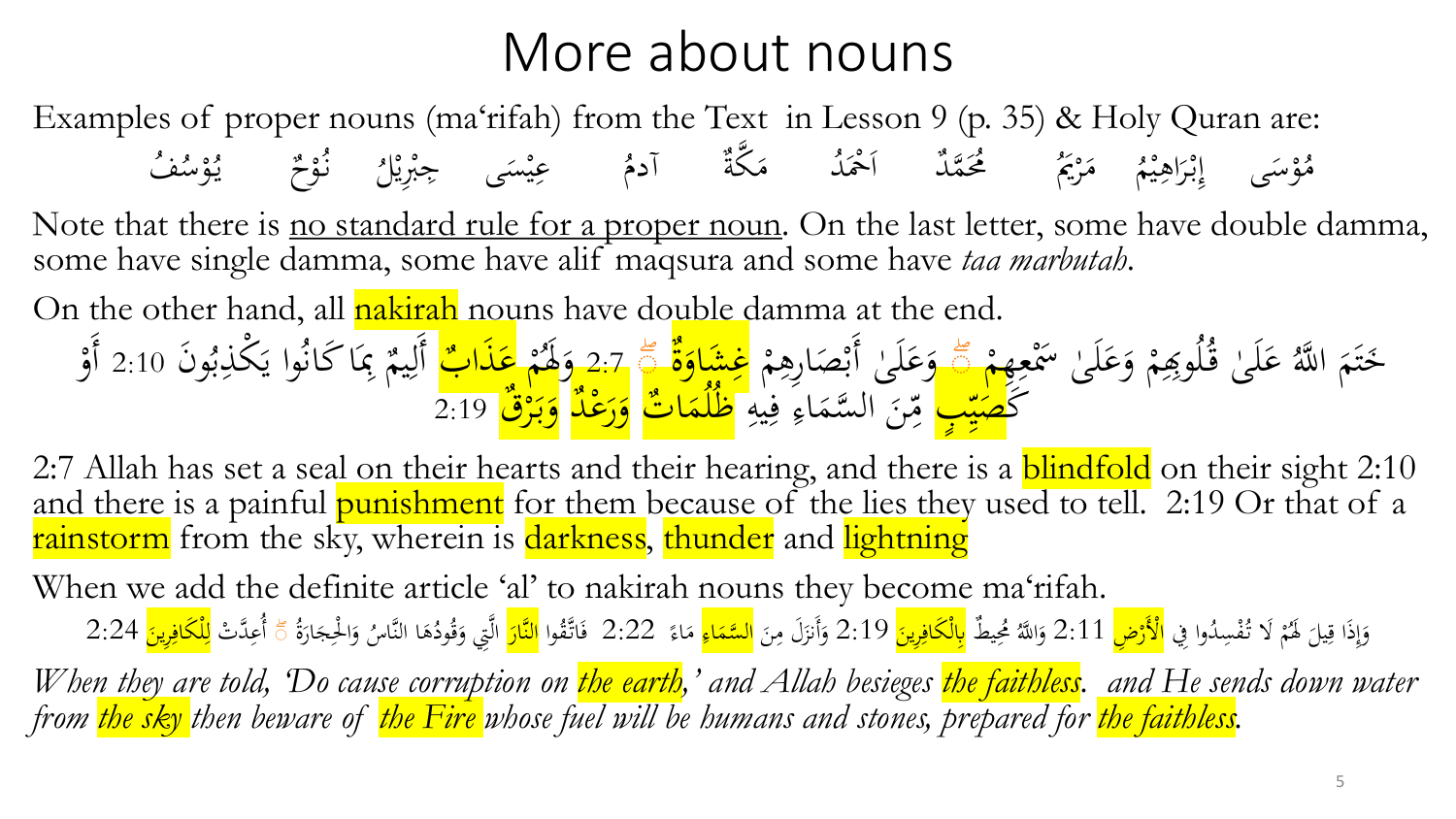### Homework on *Ma'rifah* and *Nakirah* Nouns

Study **Lesson 9 in our Text** to read definitions of above nouns. Highlight the nouns which are ma'rifah and underline those which are nakirah.

ا َ وَالْفَجْرِ م فَجْرٍ ﴿ اللَّهِ اللَّهِ ل<br>ا لْفَجْرِ ﴿ اللَّهِ وَلَيَالٍ  $\int$ ا  $\ddot{\cdot}$ لَي ە<br>ئە ر<br>پر .<br>ر وَلَيَالٍ عَشْ ىَ شە<br>ئىسا عَشْرِ ﴿٢﴾ وَا<mark>لشَّفْعِ</mark> وَا<mark>لْوَتْرِ</mark> ﴿٣﴾ <mark>وَاللَّيْلِ</mark> إِذَا يَسْرِ ﴿٤﴾ هَلْ فِي ذَٰلِكَ<br>سَاحَقُوا وَرَسَعَ إِذَا يَسْمَعُ الْمَرْجَلَ َ .<br>م َ م<br>م ەر<br>ر ل<br>ا ل  $\frac{1}{1}$ ي ہ<br>ا مہ<br>ا ِ<br>ل ل ا<br>•<br>• ِ<br>في ذُ ل<br>أو هَان<br>پ ه  $\overline{\mathcal{C}}$ قَسَمٌ<br><mark>قسيمٌ</mark>  $\overline{a}$ ذِ ِ<br>ل ي <u>ل</u><br>> ل ر<br>پر  $\overline{a}$ م<br>.<br>. حِجْرِ ﴿٥﴾ أَلَمْ تَرَ كَيْفَ فَعَلَ زَبُّكَ بِعَادٍ ﴾ إِرَمَ ذَاتِ<br>سَنَبَتَهُ مِنْ اللهِ عَلَى اللهِ مِنْ اللهِ وَجَمْعَةٍ ﴾ إِرَمَ ذَاتِ  $\overline{\phantom{0}}$ ل<br>ا م<br>ا ।<br>प्र ا<br>ا َ <mark>ُل</mark><br>ا  $\sqrt{\frac{2}{2}}$ ।<br>⊇ ا<mark>لْعِمَادِ</mark> ﴿٧﴾ الَّتِيَ لَمْ يُخْلُقْ مِثْلُهَا فِي <mark>े</mark> ل<br>ا َ مِثْلُهَ<br>م ش<br>م  $\frac{1}{\sqrt{2}}$ م م م ِ ََلد بِلَا<mark>دِ</mark> ﴿٨﴾ ل<br>ا ال و<br>ِ وَقْودَ ود ِ<br>تُمُرِ وا ب<br>.<br>. اب ر<br>. ج .<br>-ين ≥ِ<br>ذِرِ َ<br>لُ ال <mark>ر</mark><br>ن خر .<br>ا ه<br><mark>حب</mark> ال َّ  $\frac{1}{2}$ اد ور<br>ا و ل<br>ا بِالْوَادِ ﴿٩﴾ وَ<mark>فِرْعَوْنَ</mark> ذِي ہ<br>ہ <mark>م</mark> <mark>ک</mark> <mark>ر</mark><br>ا  $\ddotsc$ ِ الْأَوْتَادِ ﴿١٠﴾ الَّذِينَ طَغَوْا فِي ہ<br>د م <u>َ</u> ।<br>।<br>प ََلد  $\overline{\cdot}$ بِلَادِ ﴿١١﴾ فَأَكْثَرُوا فِيهَا ل<br>ا ال ہے<br>، يه <u>،</u> وا ف ر<br>پر يَهِ<br>شرا سكثَّ<br>ما أَ َ بز<br><mark>ف</mark> ا<br>ما اد  $\frac{1}{\sqrt{2}}$ فَسَ<mark>ادَ</mark> ﴿١٢﴾ فَصَبَّ عَلَيْهِمْ رَبُّكَ سَوْطَ عَذَابٍ ﴿١٣﴾ إِنَّ رَبَّكَ لَبِا<mark>لْمِرْصَادِ</mark> ﴿١٣﴾ فَأَمَّا <mark>الْإِنسَانُ</mark><br>وَكَمَّةٌ وَ لَهُمْ إِنَّهُمْ وَ وَ لَهُمْ رَبُّكَ سَوْطَ عَذَابٍ ﴿١٣﴾ إِنَّ رَبَّكَ لَبِا<mark>لْمِرْص</mark> ل<br>. ال م<br>.  $\overline{a}$ بڑ<br>ب ر<br>ء م مبر<br>ر **ک** بَّ عَ<br>بُّ ءَ َسَ<br>ا  $\ddot{\phantom{0}}$ ِ<br>فُصَدَ  $\frac{1}{2}$ <u>ء</u><br>–  $\ddot{\cdot}$ بد<br>ب ُل<br>پ ا<br>ِءِ إ  $\frac{1}{2}$  $\frac{1}{\cdot}$ <mark>ر</mark>  $\overline{\phantom{a}}$ ل<br>ا ة<br>م  $\frac{1}{2}$ ا  $\frac{1}{\sqrt{2}}$ نس ْلِ ل<br>ا ا ه<br>س َذا م  $\int$ إ ُ تَلَاهُ<br>. ت ب<br>يبا ا اب رَبَّهُ فَأَكْرَمَهُ وَبَعْمَهُ فَيَقُولُ رَبِّي أَكْرَمَنِ ﴿١٠﴾ وَأَمَّا إِذَا مَا ابْتَلَاهُ فَقَدَرَ عَلَيْهِ رِزْقَ<br>بَوَ وَقَدْ الْمَرْدَةُ وَبِعْثُمَهُ فَيَقُولُ رَبِّي أَكْرَمَنِ ﴿١٠﴾ وَأَمَّا إِذَا مَا ابْتَلَاهُ ف ِم<br>ِ ر<br>ر ِ أَ أَ أَ لُ رَبِّي<br>، *ا*کستا وَيَتَقُوا<br>فَيَتَقُوا  $\frac{1}{\sqrt{2}}$ ة<br>م ے<br>ا وَنَعَّمَهُ<br>و  $\triangle$ م<br>ا ہے<br>. ڭزَمَهُ<br>ه  $\mathbf{A}$ ر<br>و م<br>أ ة<br>• ف ہے<br>م ه<br>م<br>م نت<br>بي<br>نت بر<br>برمبر<br>بر ر<br>ا قا<br>و .<br>و  $\frac{1}{4}$  $\mathbf{r}$ **ک** ر<br>` وَأَمَّا إِذَا مَا ابْتَلَاهُ فَقَدَرَ عَلَيْهِ رِزْقَهُ فَيَقُولُ رَبِّي أَهَانَنِ<br>نَيْ أَوْسِ مِنْ الْمَسْلِمِينِ وَالْجَمْعِ الْمَسْلِمَةِ وَالْمَسْلَمَةِ وَالْمَسْلَمَةِ وَالْمَسْلَمَةِ وَال  $\frac{1}{2}$ ب<br>م م<br>ا  $\int$ َ ازَ<br>م ه<br>. ِيِّ أَهَ ر<br>پېښې رَبِّي<br>أَحْتَجَ <u>لَ رَ.</u> ا<br>س  $\ddot{\cdot}$ <u>ة</u><br>. ُ َك ه ﴿١٦﴾ ََّل  $\frac{1}{2}$ َ قطع بَل<br>هند ب وَن  $\frac{1}{2}$ مكِرم ٽ<br>ا ال ت ن<br>لا <mark>ا</mark> يم ्<br>।<br>। <u>تني بن</u> ِ<br>پنجاب<br>سرچ <mark>يتيمَ</mark> ﴿١٧﴾ ل<br>ا ال وَلَا تَحَاضُونَ عَلَىٰ طَعَامَ <mark>الْمِسْكِينِ</mark> ﴿١٨﴾ وَتَأْكُلُونَ <mark>التَّرَاثُ</mark><br>يَبْسَى وَيَبْسَى وَيَبْسَى الْمَسْكِينِ َ ي<br>ا گ<br>پ ە<br>تا <mark>م</mark><br>ر ل<br>ا أ ت<br>ت ہ<br>ر ا ل<br>ا النُّرًا ىق<br>ك ڭلًا لُـ<br>م وَن أَ ا مًّا ﴿١٩﴾ وَمَحِبٌّ ن<br>م<br><del>∄</del> بڑ<br>بہ ِمِيمِيمِيمِ  $\sum_{i=1}^{n}$ ہ<br>ر و اَل <mark>े</mark><br>० ري<br>سا م <mark>ل</mark> <mark>َالْمَالُ</mark> حُبًّا جَمًّ سَّا<br>با بنگا<br>ج  $\overline{\phantom{a}}$ حُبَّا جَمًّا ﴿ ٢٠﴾ كَلَّا إِذَا دُكَّتِ <mark>الْأَرْضُ</mark><br>حُبَّا جَمًّا ﴿ ٢٠﴾ كَلَّا إِذَا دُكَّتِ الْأَرْضُ  $\int$ <mark>الْأَرْضُ</mark> دَكَّا دَكًّا ﴿٢١﴾ وَجَاءَ رَبُّكَ <mark>وَالْمَلَاكُ</mark> صَفًّا صَدَ<br>ءَبَّهُ أَمْرِ الْمَرْضِ الْمَدِيدِ الْمَدِيدِ وَ اللَّهَ عَلَى الْمَدَةِ وَ الْمَدَانِ بڑ<br>ب ر<br>أ ء<br>ر ر<br>ر لَ  $\frac{1}{\sqrt{2}}$ ل<br>ر و<br>پ  $\overline{\phantom{a}}$  $\frac{1}{2}$ فا ﴿٢٢﴾ ১.ઘ صَفَّا صَفًّا ﴿۲۲﴾ وَجِيءَ<br>اِ اِللہ کے اللہ مَنْ اُلَّہُ مِنْ اُلَّہُ يِ َ<br>وَجِ و م<br>ا م ِ<br>ند رية<br>نجذب ه م<br>أ ِبِ ا<br>ب ذ  $\mathbf{r}$ ئم م<br>ِ م م<br>. و يا<br>، ي ۖ ذ م و ر<br>ِ يَتَلَكُّرُ<br>يَتَلَكُّرُ  $\ddot{\lambda}$ بز یا<br>:  $\frac{1}{2}$ ِ<br>م ئم م<br>. م<br>بر<br>. يد<br>ر يَوْمَئِذُ يَتَذَكَّرُ <mark>الْإِنسَانُ</mark><br>\* <mark>َ ~</mark> لا<br>أ ا مَ أَنَّ لَهُ <mark>الذِّكْرَى</mark>ٰ ﴿٣٣﴾ يَقُولُ يَا لَيْتَنِي قَدَّمْتُ لِحَيَاتِي<br>وَأَنَّ لَهُ الذِّكْرَىٰ ﴿٣٣﴾ يَوْمِ النَّهُ وَ أَنَّ وَ وَ مَعْ الْمَرْسَ و<br>ر <mark>ر</mark><br>ا  $\ddot{\ddot{\cdot}}$ بر<br>بد ت<br>/ ت ْلِ مت<br>مق يَقُولُ يَا لَيْتَنِي قَدَّمْتُ لِحِيَاتِي ﴿٢٤﴾ فَيَوْمَئِذٍ لَّا ة<br>ق **: {** ت  $\frac{4}{1}$ یا<br>}<br>} ل َي ُ يہ<br>پو نة<br>كا  $\frac{1}{2}$ ذ ۔<br>جگہ ئم  $\mathcal{A}$ م م و  $\ddot{\ddot{\cdot}}$ ر<br>بد َ ف لى<br>ا بُ عَذَابَهُ ب<br>. **ک** ا<br>ا دَ بَدْ<br>مَحْلِهِ **گر** يا<br>. د ي َ أَحَلٌ ﴿10﴾ وَثَاقَهُ<br>مصنده و<br>ر ُ<br>ب ق وث ِ<br>نِ وَلَا يُوثِقُ وَثَاقَهُ أَحَدٌ ﴿٢٦﴾ يَا أَيَّتُهَا<br>يَبْرَ الْمَدِينَ وَإِذَا لَهُمْ يَا أَيَّتُهُمْ إِنَّهُمْ يَا أَيَّتُهُمْ إِنَّهُمْ ہ<br>پہ ہے<br>.  $\ddot{.}$ <mark>ئ</mark> الھ<br>فرا النَّفْسُ<sup>م</sup>ُ .<br>م هُطْمَئِنَّةٌ ﴿١٧﴾ ٣ ن<br>نر َ<br>جگہ ئم ھ<br>ن  $\overline{1}$ م مَّةً عَلَيْتَةُ ﴿٧٦﴾ ارْجِعِي إِلَىٰ رَبِّكِ ر<br>نر بد<br>فر  $\overline{\phantom{a}}$ ر،<br>رو ََلٰ  $\int$ ٌ ر<br>ا  $\ddot{a}$ \_<br>رَاضِيَةً مَّرْضِيَّةً ﴾٢٨﴾ فَادْخُلِي فِي عِبَادِي ر<br>\_  $\ddot{\cdot}$ ا  $\overline{\phantom{a}}$ ِ<br>ِ ر  $\ddot{\cdot}$ بر  $\overline{\mathsf{I}}$ .<br>م فَادْخُلِي فِي عِبَادِي ﴿٢٩﴾ اللَّهِ وَادْخُلِي جَنَّتِي م **بر**<br>.  $\overline{1}$ .<br>م وَادْخُلِي جَنَّتِي ﴿٣٠﴾ م َ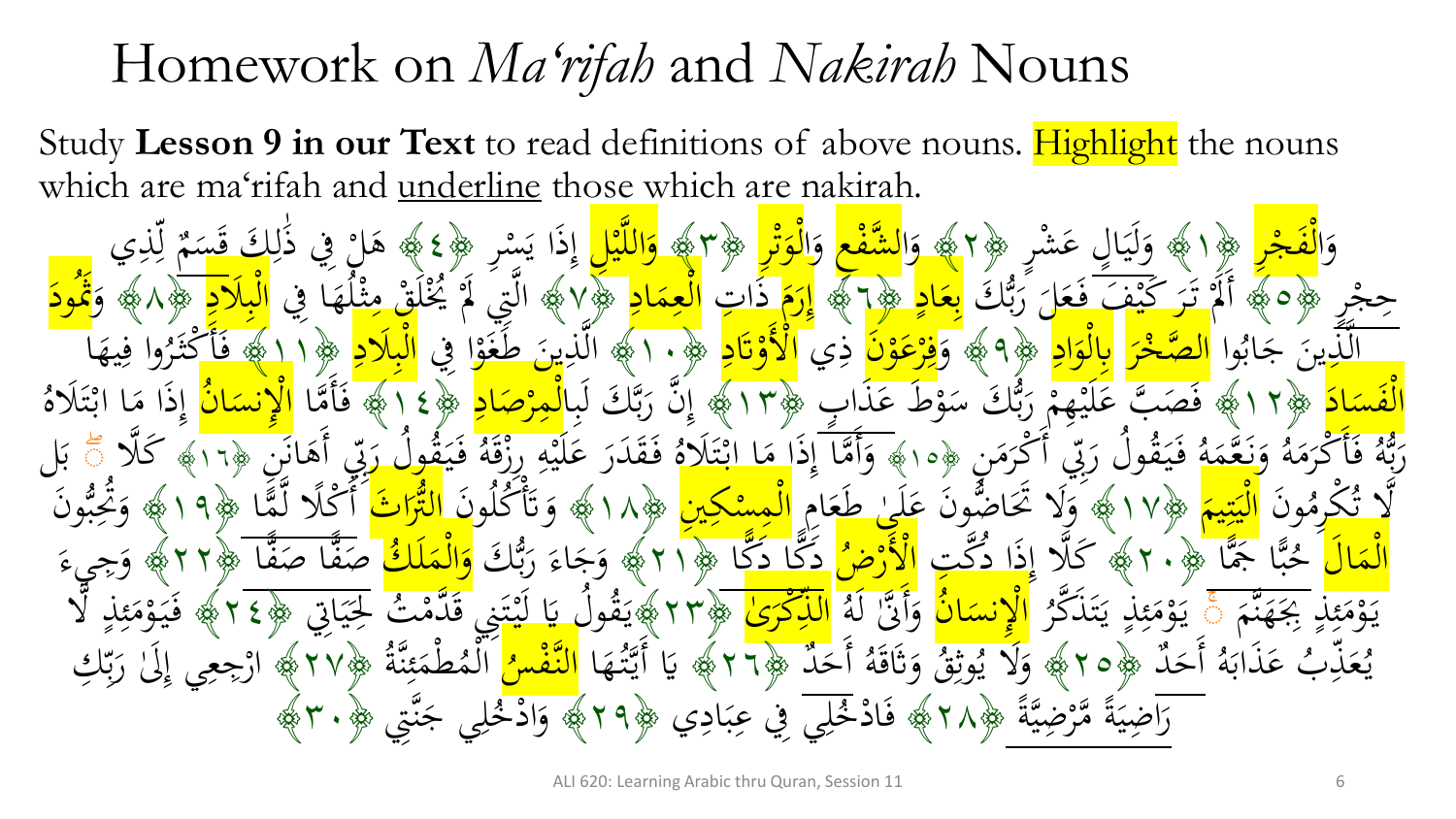# Definitions of grammatical words

A **noun** is a name of any living being, object or idea.

A **pronoun** is a word used instead of a noun.

An **adjective** is a word which describes a noun.

An **adverb** adds information about a verb, an adjective or another adverb. In the sentence *speak*  slowly, 'slowly' is an adverb informing us how to speak, thus telling us more about verb.

**Harakāt** (singular **harakah**) are the vowel signs (damma, fatha and kasra) that are placed on letters of nouns, verbs and particles. Adding a harakah on the last letter based on grammatical rules is known as putting an **i'rab** (اب مر ع .(ا ر<br>.  $\overline{\mathcal{L}}$ 

Nouns and adjectives having the i'rab of damma are said to be in the **nominative** case. Nouns and adjectives having the i'rab of fatha are said to be in the **accusative** case. Nouns and adjectives having the i'rab of kasra are said to be in the **genitive** case.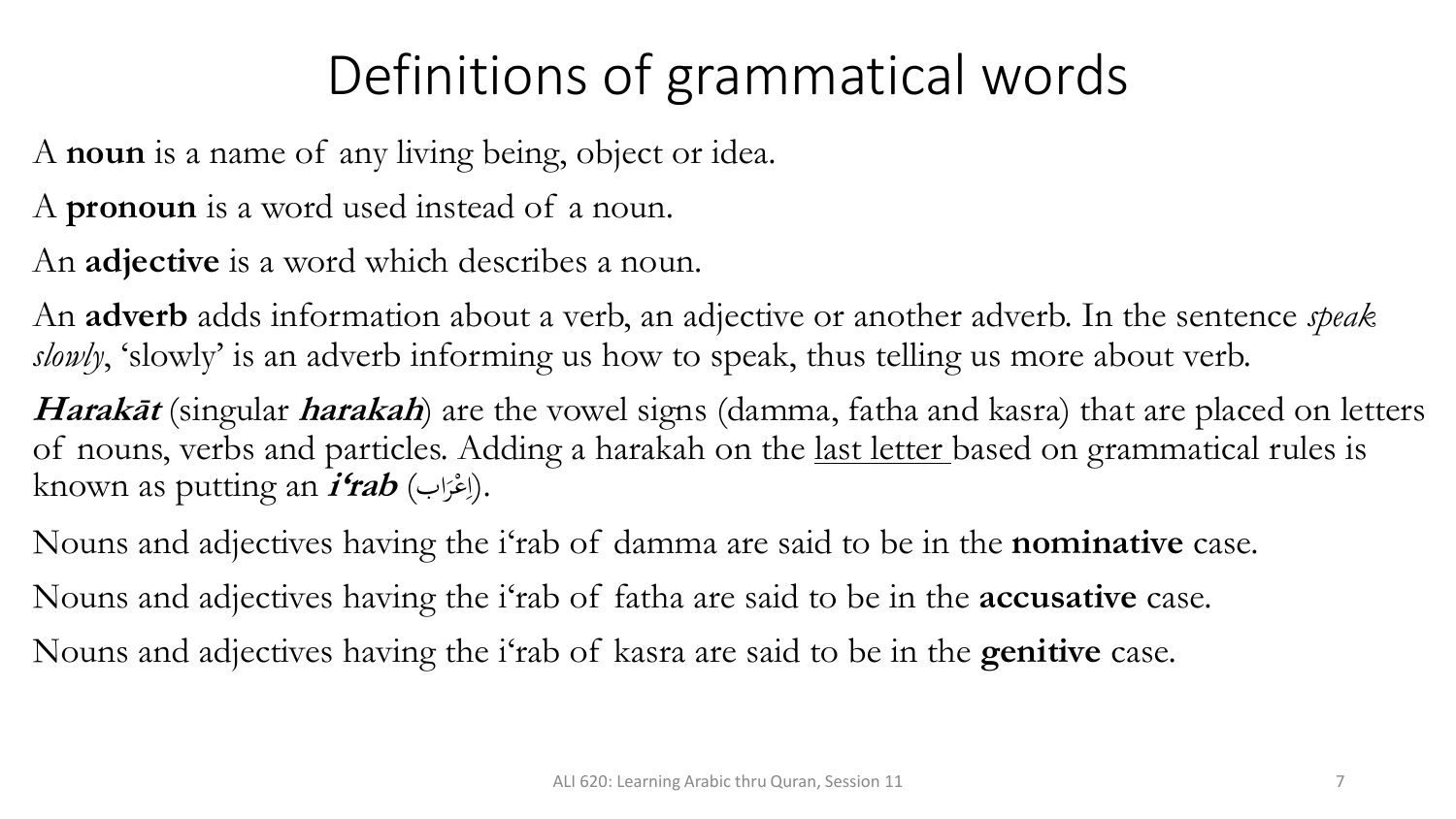# Lesson 10: Effects of placing the definite article

| The<br>messenger       | أَلْرَسُوْلُ       | $=$ | رَسُوْلُ     | $+$ | أل                  |
|------------------------|--------------------|-----|--------------|-----|---------------------|
| The book               | ٱلْكِتَابُ         | $=$ | كِتَابٌ      | $+$ | $\int_{0}^{\infty}$ |
| The people             | ألتَّاسُ           | $=$ | نامير        | $+$ | $\bigcup$           |
| Your<br>messenger      | رَسُوْلُكُمْ       | $=$ | ݣُمْ         | $+$ | رَسُوْلُ            |
| My servants            | عِبَادِيْ          | $=$ | يُ           | $+$ | عِبَادٌ             |
| Their hearts           | قُلُوْبَهُمْ       | $=$ | ۿ۫           | $+$ | ڨؙڶۘؗۅ۠ٮؙؚ          |
| Messenger<br>of Allah  | رَسُوْلُ اللهِ     | $=$ | ألله         | $+$ | رَسُوْلُ            |
| Punishment<br>of grave | عَذَابُ الْقَبْرِ  | $=$ | ألقَبْرُ     | $+$ | عَذَاتٌ             |
| Verse of the<br>throne | آيَتُ الْكُرْسِيِّ | $=$ | الْكُرْسِيُّ | $+$ | آيَتٌ               |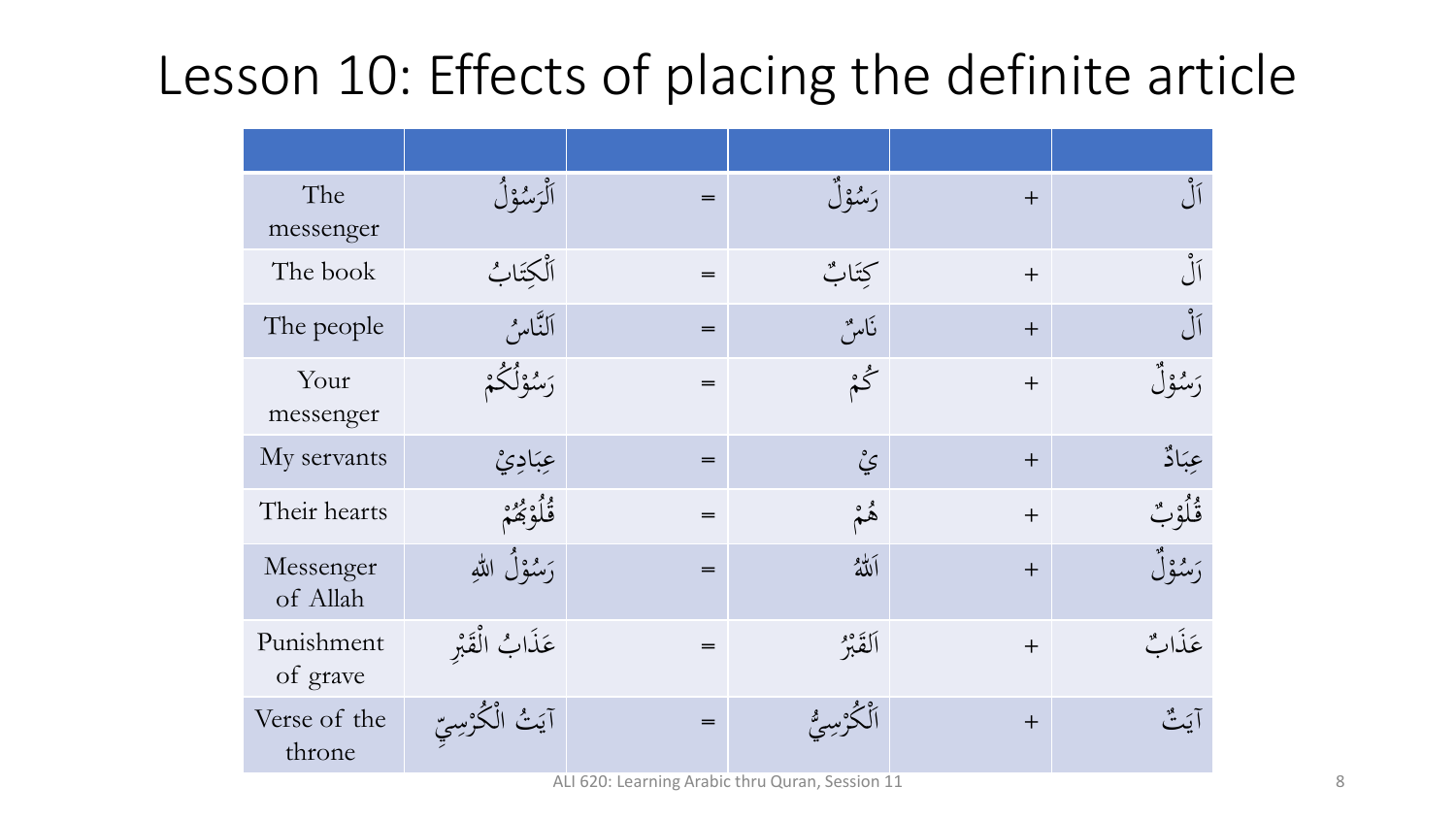# Quranic āyāt: conversion of indefinite to definite

Let us look closely at all the verses/phrases appearing on pages 38 & 39 in Lesson 10 of the Text. Note we are referring to page numbers written in the Text by hand. Note the following points: ِت 2:107 Q او َّسم ُك ال ل ا َ  $\blacklozenge$ م **گر** و<br>هر أَلَمْ تَعْلَمْ أَنَّ اللَّهَ لَهُ مُلْكُ السَّمَاوَاتِ وَالْأَرْضِ  $\zeta$ م م ر<br>ا ا َ ۖ

Here the possessive indicator 'of' in *the kingdom of the heavens and the earth,* is represented by kasra under *taa* of *al-samawat*. The word *al-ardh* is connected by *waw*, so it also carries kasra.

Notice in Q31:2 the spelling of the word instead of normal Arabic ت آيَاتُ<br>ا

The kasra under letter baa of al-kitab indicates possession. Al-Hakim is the adjective and follows the al-kitab in gender, case and being definite.

Q 2:89 ِرين م َكاف لَى ال ع ا ََّّللِ ُ ة لَع ف - *So may the curse of Allah be on the faithless!*  $\ddot{\phantom{0}}$ ِ **ک**  $\ddot{\phantom{0}}$ ن م َ

Here the kasra under last letter of the world Allah indicates possesion 'of'.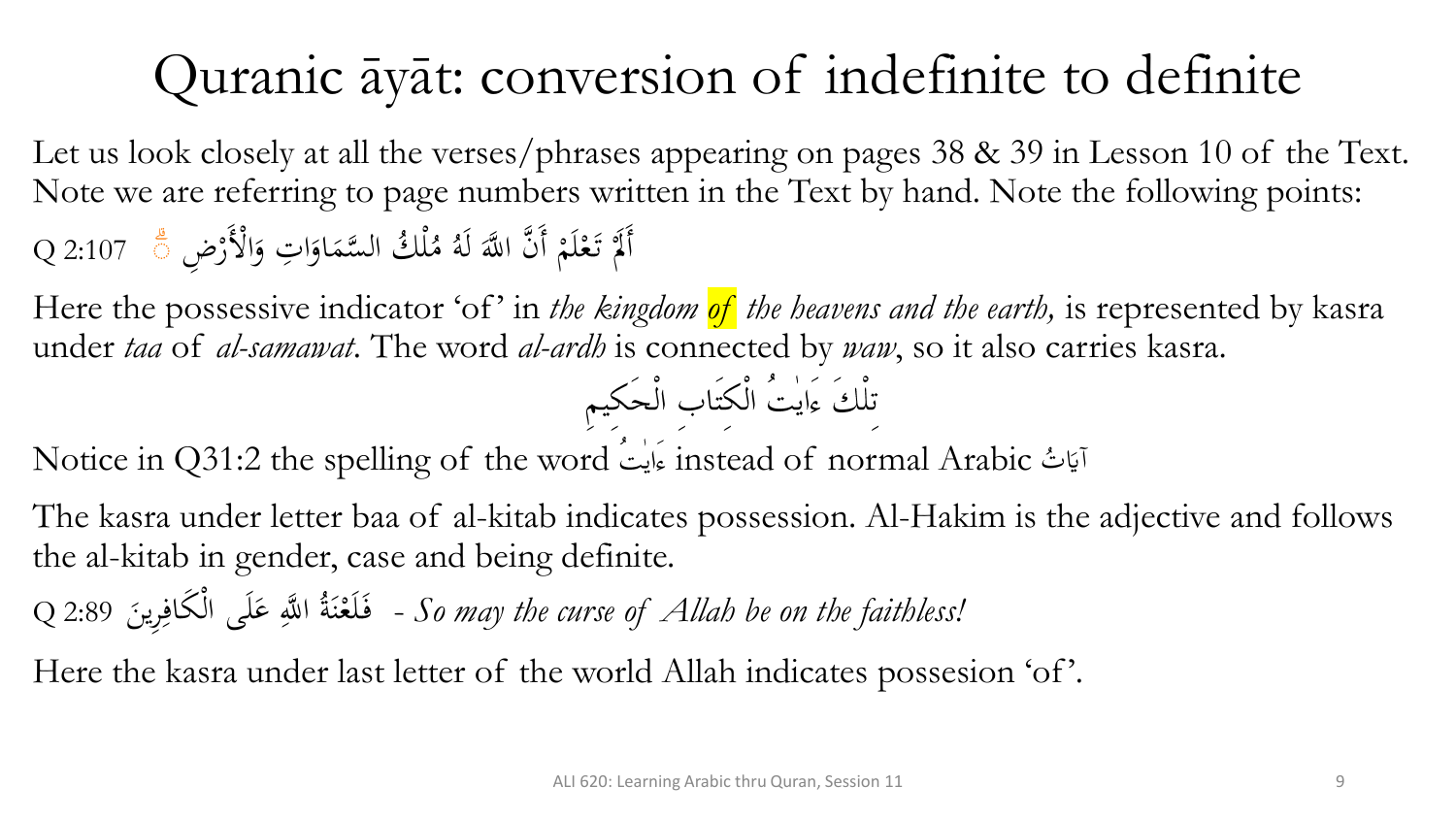### Homework on Lesson 10

Translate the phrases in **bold** from the following verses taken from an earlier sura in the Quran. Note the phrases have been composed by connecting a nakirah noun to ma'rifah noun.

وا ُ َر َكف َ ين ِ ذ َّ ن ال َّ ِ إ **َّللآ آت ا ه ا** د **آِبَي** ي ِ ب َشد َذا َ ع م م ُ ََل \* ۖ َ َل ع َ ي أَنز ِ ذ َّ ال َ و ُ ن ه َّ ُ ت ه ا َ َكم م ُم ُّ ت َ آَي ُ ه م ن ِ َب م ا َ ت مكِ م َك ال **م ا ُُّ آب** لَي **أ ا ا ت آ ْك** \* َك **ل** َّ ن ِ ا إ َ ن َّ ب َ ر **ها آس الن ُ ع آ ام ا ج** ِ يه ِ ف َ ب م ي َ ال ر َّ ٍ م م و َ ي ِ ل \* ۖ َ ع َ ِن م غ ُ وا لَن ت ُ َر َكف َ ين ِ ذ َّ ن ال َّ ِ إ ا ئ م َشي ا ََّّللِ َ ن ِ م م ُ ه ُ َالد م َال أَو َ و م م ُ َُل ا َ و م أَم م م ُ ه م ن ۖ َ و م م ُ َك ه ِ ئ ٰ **هاآر** ولَ **الن** ُ أ **ُ ود ُ ق ا** د َ م **و** \* ق ا َ ت َ ق َ ت م ال يِ َم ت َ ئ ِ ِِف ف ة َ آي م َن لَ ُكم َكا ۖ ِِف ُ ل ِ ات َ ُق ت ة َ ئ ِ ف **َّللآ ي آل ا ه آ ب ا س** ة َ ر ِ ٰى َكاف َ ر م خ ُ أ َ َّا ِس و \* لن ِ ل َ ِن ي ُ **آت** ز **ا ا او شه ب ال ه ُّ ُ ح** َ ن م ِري ِ اطِ َ ن َ ق م ال َ َي و ِ ن َ ب م ال َ و ِ اِ َ س ِ الن َ ْل م ا َ و امِ َ ع م مْلَن ا َ و ِ ة َ وم َّ َ ُس م م ِل ال م ي ْلَ م ا َ و ِ ضة َّ ِ ف م ال َ ِب و َ ذه َّ ال َ ن ِ ةِ م َ نطَر َ ق ُ م م ِث ال م ر ۖ َك ِ ل ٰ َذ **ا ا ي ْ دن ال ُّ آ اة ا ي ا ْل ْ ا ُ اع ا ت ا م** ۖ ُ ه َ ند عِ ُ ا ََّّلل َ و **آ آب ا م ْ ال ُ ن ْ س ُ ح** \* م ر ُ مكف َ ن ي َ م َ و َ ن ا ََّّلل َّ ِ إ َ ف ِت ا ََّّللِ ِِبَي **آب** َ **ا ا ْلآس ْ ا ُ آريع** َك **ا** دن ُ َّ **س** \* ن ل ِ ب ِِل م َ م ه بِ َ اَل ر َ ق ة َ ب ِ طَي َّة ي ِ ر ُ ذ َك َّ ن ِ ۖ إ **آ اء ا دع ال ُّ ُ يع اَسآ** .

Meaning of some of the words included in the above phrases: أَمُّ = gatherer; وَقُوْدٌ ;e fuel = سَبِيْلٌ = path, way; أَمُّ = lusts, desires; وَقُوْدٌ ;e gatherer = أَمُّ  $\mathbf{A}$ م<br>ن م ہ<br>پ ر<br>م ي  $\ddot{\cdot}$ ب  $\overline{\phantom{0}}$ ا ہ<br>س َ  $\ddot{\lambda}$ ت م<br>ا ب .provision ُ آ لمم ;destination = ا ِريع س = quick, swift; ع .listener <sup>=</sup>ََسِ  $\ddot{\phantom{0}}$  $\frac{1}{2}$  $\overline{\phantom{0}}$  $\ddot{\cdot}$ ي

Bonus question: Identify phrases constructed by joining a nakirah noun to a ma 'arifah noun in Surat al-Bayyinah (No. 98) of the Quran.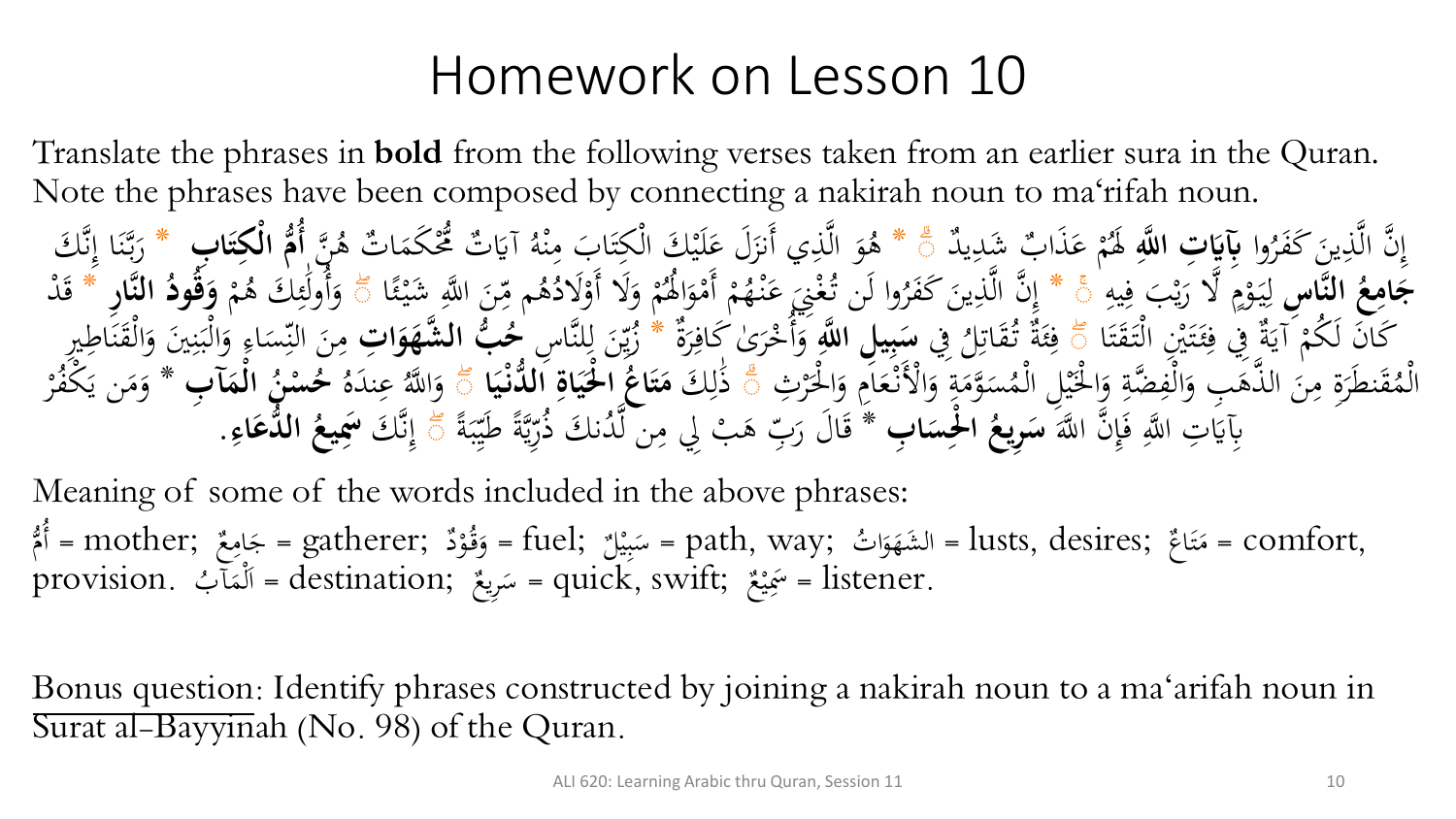#### Notes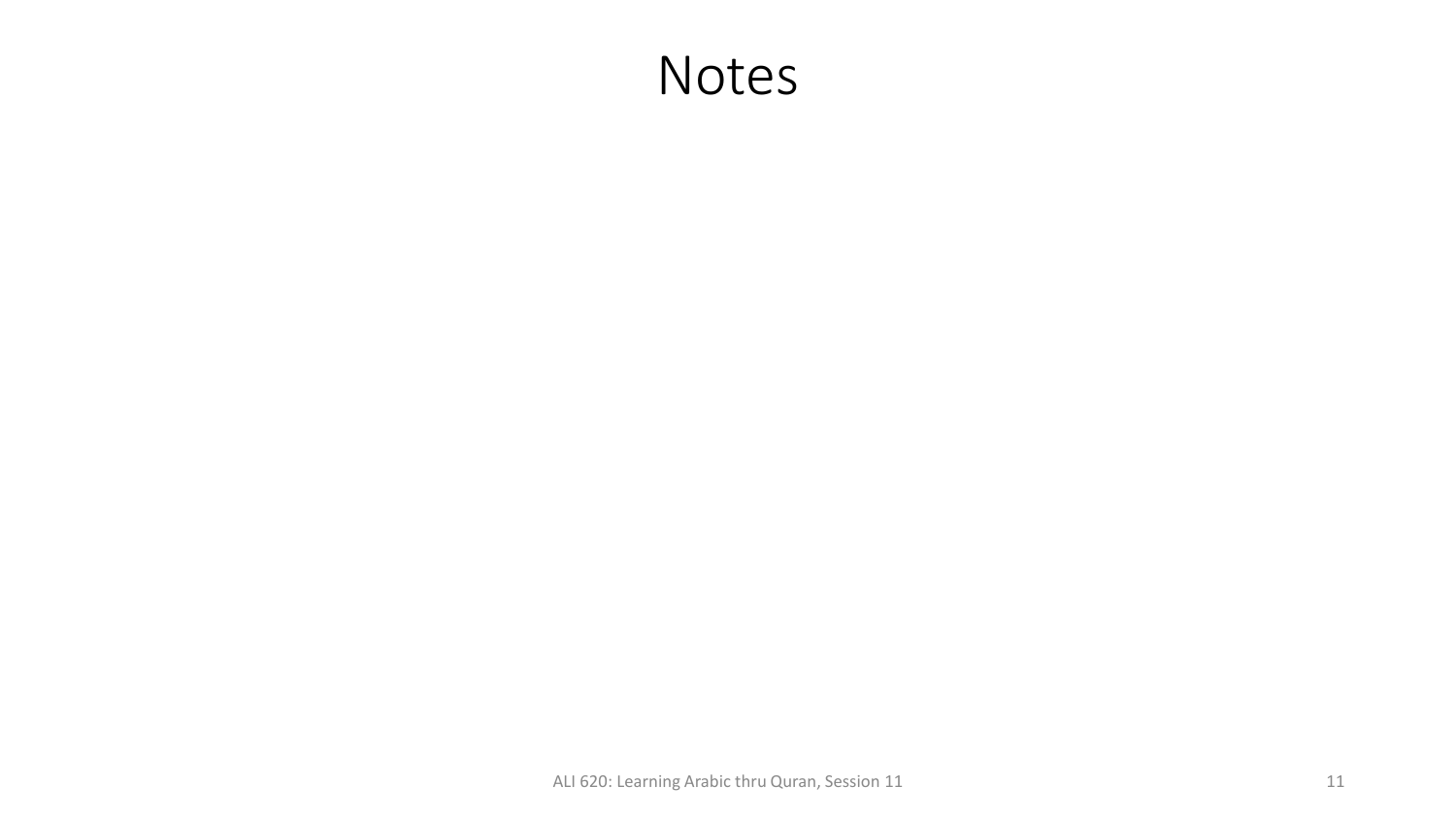# The texts for the course

Level 1 lessons & text at https://academyofislam.com/ali-607/

| <b>Ali Quli Qarai</b>                                                         | <b>Hafiza Iffat Hasan</b> | <b>AbdulWahid</b><br><b>Hamid</b>   |
|-------------------------------------------------------------------------------|---------------------------|-------------------------------------|
| The Qur'an: with a Qur'anic<br>phrase-by-phrase<br><b>English translation</b> | Language Made<br>Easy     | <b>Access to Qur'anic</b><br>Arabic |